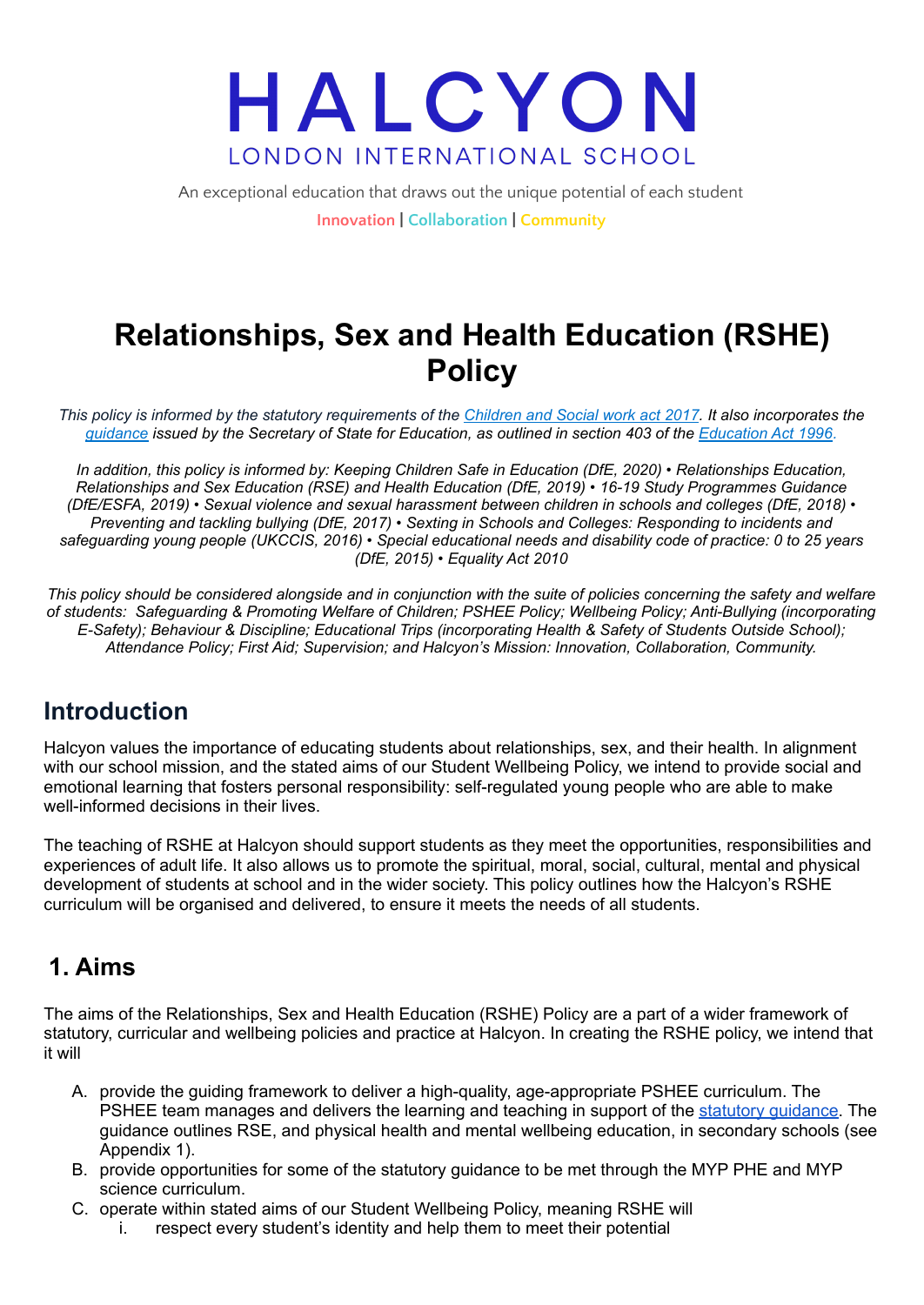An exceptional education that draws out the unique potential of each student

**Innovation | Collaboration | Community**

- ii. nurture and scaffold student agency so that students can make **effective and informed choices** - choices which support their own wellbeing *and* that of the community
- iii. ensure students are active, mindful, self-regulated learners
- iv. foster active student engagement and agency in all areas of school life, including the provision of collaborative forums for policy development, especially for those decisions relating to student learning and wellbeing
- v. seek student participation, and foster student initiatives, in the development and maintenance of a collaborative, reflective school climate
- vi. ensure that the Personal, Social, Health & Economic Education (PSHEE) programme develops strategies and activities that align with Halcyon's core wellbeing aims
- vii. provide opportunities to develop research-based, innovative approaches to wellbeing
- D. support CASEL's Social and Emotional Competencies (see Appendix 3)
- E. provide a safe environment to foster sensitive discussions about relationships, sex and personal health and hygiene
- F. create a positive culture around issues of sexuality and relationships
- G. guide students through the physical and emotional journey of puberty, and give them an understanding of sexual development and the importance of health and hygiene
- H. be complementary to, and mutually supportive of, the Safeguarding and Promoting Welfare of Children Policy, and support safeguarding children from any instances of sexual harassment or sexual violence
- I. support the elimination of discrimination on the basis of sex, gender, sexual orientation or any other protected characteristic
- J. help all students to develop self-respect, confidence, compassion and empathy
- K. support an awareness and respect for others and their views
- L. consider responsibility for choices and actions
- M. support restorative practice across our community
- N. reinforce Halcyon's existing procedures for timely intervention (safeguarding, SEND, wellbeing, curricular), where necessary

### **2. Definitions**

- A. RSHE is about the emotional, social and cultural development of students, and involves learning about relationships, sexual health, sexuality, healthy lifestyles, diversity and personal identity.
- B. Teaching RSHE involves a combination of sharing information, and exploring issues and values.
- C. RSHE is not about the promotion of sexual activity.

## **3. Policy development**

This policy has been developed in consultation with students, staff and parents. The consultation and policy development process involved the following steps:

- A. **Review** the Director, SLT and Student Wellbeing Team formed a working group which reviewed
	- a. current PSHEE practice, with the PSHEE team
	- b. current school policy and practice that would inform RSHE
	- c. the relevant statutory guidance
- B. **Staff consultation** all staff were given the opportunity to review and discuss the policy and make recommendations to the working group
- C. **Parent/stakeholder consultation** parents, and any other interested parties, were invited to attend a meeting about the policy, with the opportunity to raise any questions and make recommendations.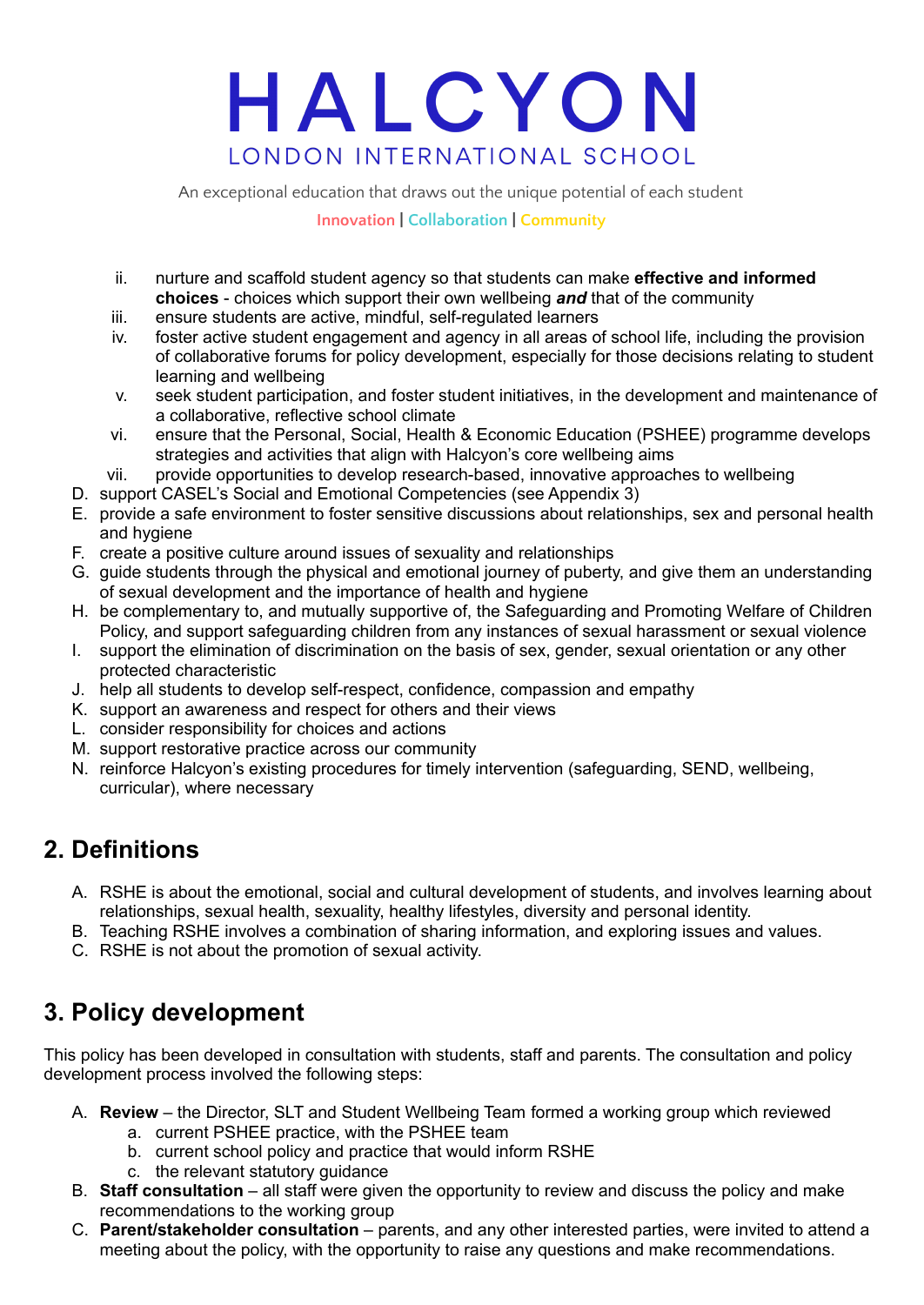An exceptional education that draws out the unique potential of each student

**Innovation | Collaboration | Community**

- D. **Student consultation** we asked students what they want from RSHE, and invited review of the policy draft. All students were surveyed.
- E. **Approval** once recommended amendments were made, the policy was shared with the Board of Trustees, approved and published.
- F. **Review** throughout the implementation period, we will liaise with stakeholders to include their feedback and review the policy as necessary.

### **4. Curriculum**

Our curriculum is set out in Appendix 2. Please be aware that the curriculum is responsive to student needs and may be adapted as and when is necessary.

We have developed the curriculum in consultation with students, parents, and staff. It is aligned to our Wellbeing Policy and takes into account the age and wellbeing of students, safeguarding requirements, and informs the social and emotional learning embedded within the IB MYP.

RSHE questions or concerns that fall outside of the intended curriculum are referred to the PSHEE team and/or the Student Wellbeing Team. Staff know that the PSHEE team has responsibility for RSHE; health education may also be referred to the PHE or Science team.

## **5. Delivery of RSHE**

**Safeguarding children is our first priority.** We promote a caring, safe and positive environment, supported by a commitment on the part of all stakeholders to the IB Learner Profile. We encourage the self-esteem and self-assertiveness of all students through the curriculum, including RSHE, so that the children themselves become aware of dangers and risks, and what is acceptable behaviour and what is not. The delivery of RSHE is supported and monitored by the Designated Safeguarding Lead and the Deputy Designated Safeguarding Lead, both of whom have specific responsibilities within this framework (see section 6 below).

RSHE is taught through Personal, Social, Health and Economic Education (PSHEE), a programme that also includes learning about citizenship. Biological aspects of RSHE are taught within the science curriculum. Students may also receive some stand-alone sessions delivered by members of the Student Wellbeing Team, Safeguarding Team or external, trained health professionals.

The statutory guidance - what secondary school students should know - is set out in Appendix 1. The PSHEE curriculum is set out in Appendix 2, and is supported by the published PSHEE Policy.

Relationships and Sex Education focuses on giving young people the information they need to help them develop healthy, nurturing relationships of all kinds. It covers the following areas of learning (also detailed in Appendix 1):

- Families
- Respectful relationships, including friendships
- Online and media
- Being safe
- Intimate and sexual relationships, including sexual health

Health education (also detailed in Appendix 1) covers the following areas of learning: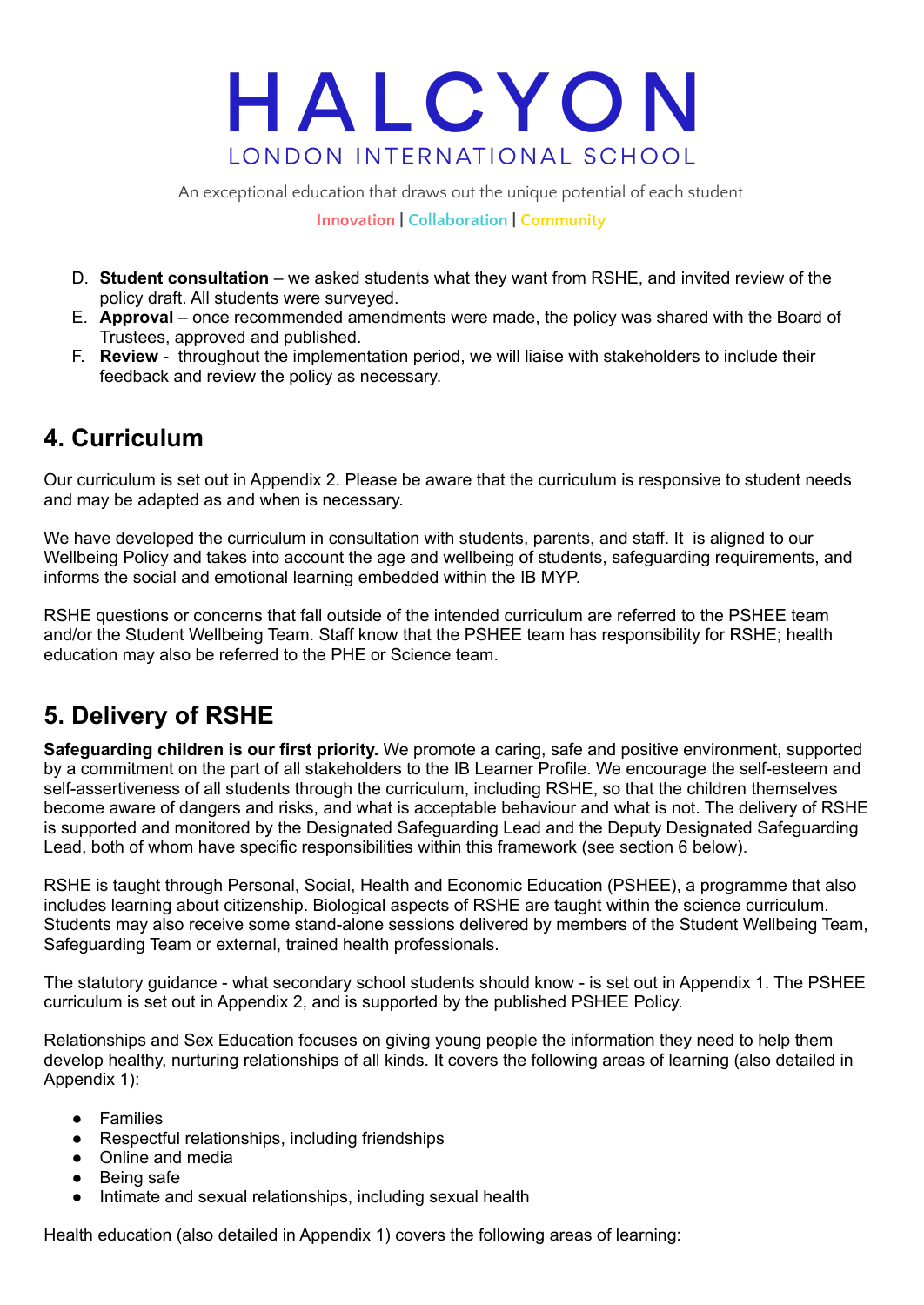An exceptional education that draws out the unique potential of each student

**Innovation | Collaboration | Community**

- Mental Wellbeing
- Internet safety and harms
- Physical health and fitness
- Healthy eating
- Drugs, alcohol and tobacco
- Health and prevention
- Basic first aid
- Changing adolescent body

These areas of learning are taught within the context of family life, taking care to ensure that there is no stigmatisation of children based on their home circumstances (families can include single parent families, LGBT+ parents, families headed by grandparents, adoptive parents, foster parents/carers amongst other structures) along with reflecting sensitively that some children may have a different structure of support around them (for example: looked after children or young carers).

Through effective organisation and delivery of RSHE, we intend to

- A. give students the knowledge, self-esteem, confidence and self-awareness to make informed choices and decisions and lead healthy fulfilling lives
- B. provide a non-judgemental, age-appropriate, factual and inclusive learning environment
- C. ensure that students' views are listened to and that we encourage questions and promote respectful, inclusive, sensitive discussion
- D. include sufficient and well-chosen opportunities for students to embed new understandings confidently into real-life contexts, as supported by MYP Global Contexts
- E. teach classes primarily by age (by grade level). some teaching may be organised differently, for example in in gender-specific groups, or by mixed age groups, or by specific wellbeing or safeguarding needs depending on; the nature of the topic being delivered; and/or the cultural, religious or personal background of students; and/or their age; and/or SEND or wellbeing considerations
- F. teach students about pro-social, informed choice
- G. teach students how to stay safe (including online)
- H. support young people discovering or understanding their sexual orientation or gender identity; every student should be able to recognise themselves in the curriculum
- I. integrate all content related to LGBT+ students (i.e. not deliver stand-alone units or lessons)
- J. address sexism, misogyny, homophobia, gender stereotypes, sexual violence and harassment, so that we foster a school culture that does not tolerate discrimination
- K. reinforce, with the DSL and DDSL, safeguarding protocols to report negative and/or illegal behaviours towards others on the basis of actual or perceived differences
- L. reinforce, with the DSL and DDSL, an understanding of online abuse, cyber-bullying, peer-on-peer abuse, gender-based violence (including VAWG), sexting, FGM, HBV, and the approrpiate safeguarding protocols to report any of these issues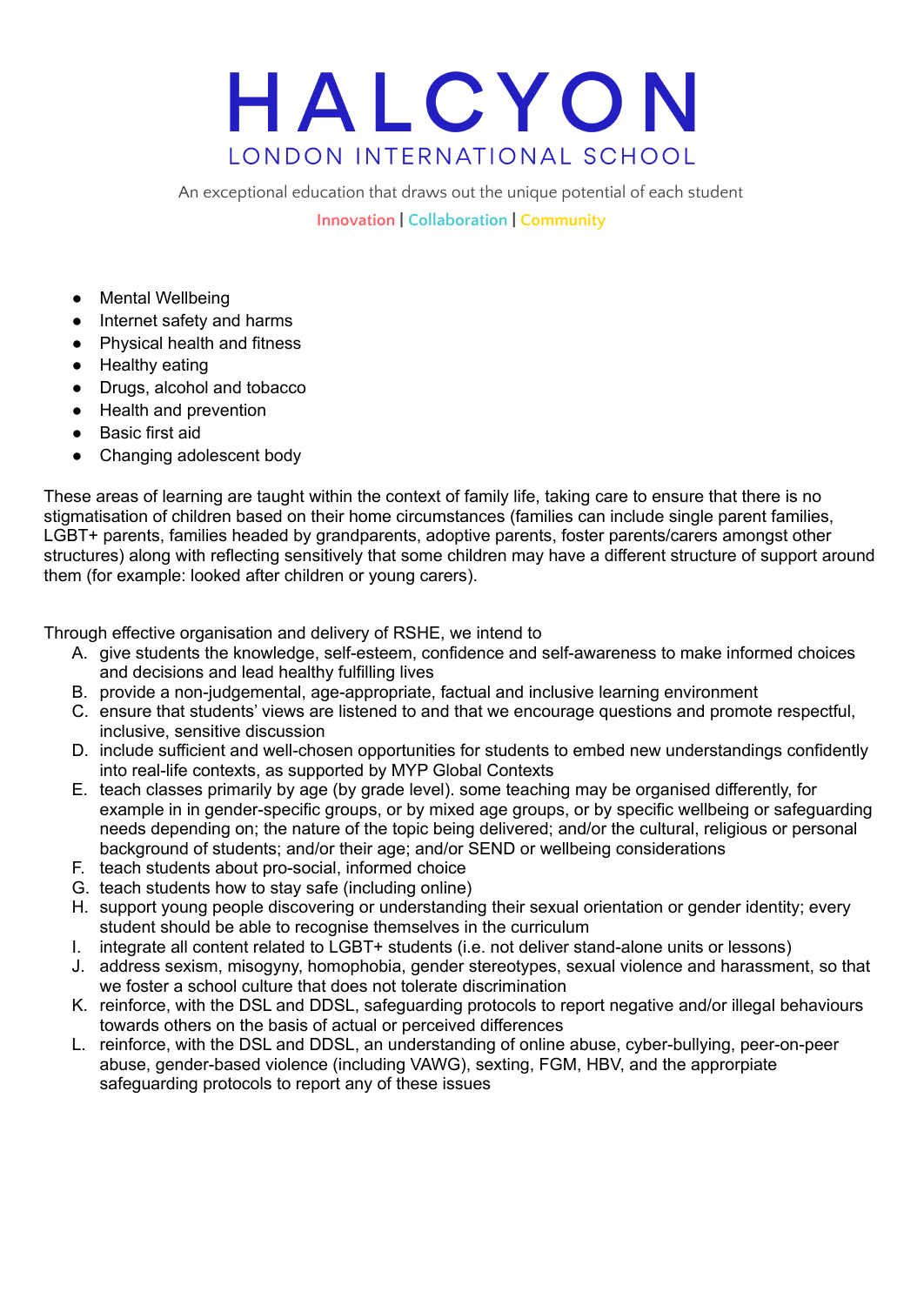

An exceptional education that draws out the unique potential of each student **Innovation | Collaboration | Community**

### **6. Roles and Responsibilities**

#### **6.1 The Board of Trustees**

The Board of Trustees will approve the RHSE policy, and hold the Director to account for its implementation.

#### **6.2 The Director**

The Director, Barry Mansfield, is responsible for ensuring that RSHE is taught consistently across the school, and for managing requests to withdraw pupils from non-statutory components of the programme (see section 7, below).

#### **6.3 Teaching Staff**

- 1. The Student Wellbeing Leader, Nito Harvey, is responsible for oversight of the RSHE curriculum and for monitoring progress
- 2. The PSHEE Team, led by Toby Cann, is responsible for the delivery of the RSHE curriculum
- 3. The IB Coordinators, Lori Fritz and Kerry Jenkins, are responsible for elements of the RSHE curriculum that are designated to the PHE or science teams
- 4. The DSL and DDSL, Guillermo Afonso and Asil Al Shammari,are responsible for meeting all of the safeguarding elements within the RSHE curriculum. Specifically, the DSL and DDSL lead feedback, consultation and interventions to support 5(K) and 5(L), above
- 5. All staff are responsible for modelling positive attitudes to RSHE (i.e. in support of the school mission and aligned to our policies, respectful, non-judgemental, age-appropriate, factual and inclusive) and for responding sensitively - be that directly, or after seeking advice from the Wellbeing Team or DSL or DDSL - to individual student needs.

#### **6.4 Students**

Students will have a central voice in RSHE and are expected to promote respectful, inclusive, sensitive discussion.

### **7. Parents' right to withdraw**

Parents have the right to withdraw their children from the non-statutory components of sex education within RSHE up to and until 3 terms before the child turns 16. After this point, if the child wishes to receive sex education rather than being withdrawn, the school will arrange this. Statutory components are listed in Appendix 1.

**Requests for withdrawal should be put in writing, sent to the [Director](mailto:director@halcyonschool.com).** The Director will discuss the request with both the parents and Student Wellbeing Leader and take appropriate action. Alternative learning will be given to students who are withdrawn from sex education.

A copy of withdrawal requests will be placed in the student's educational record.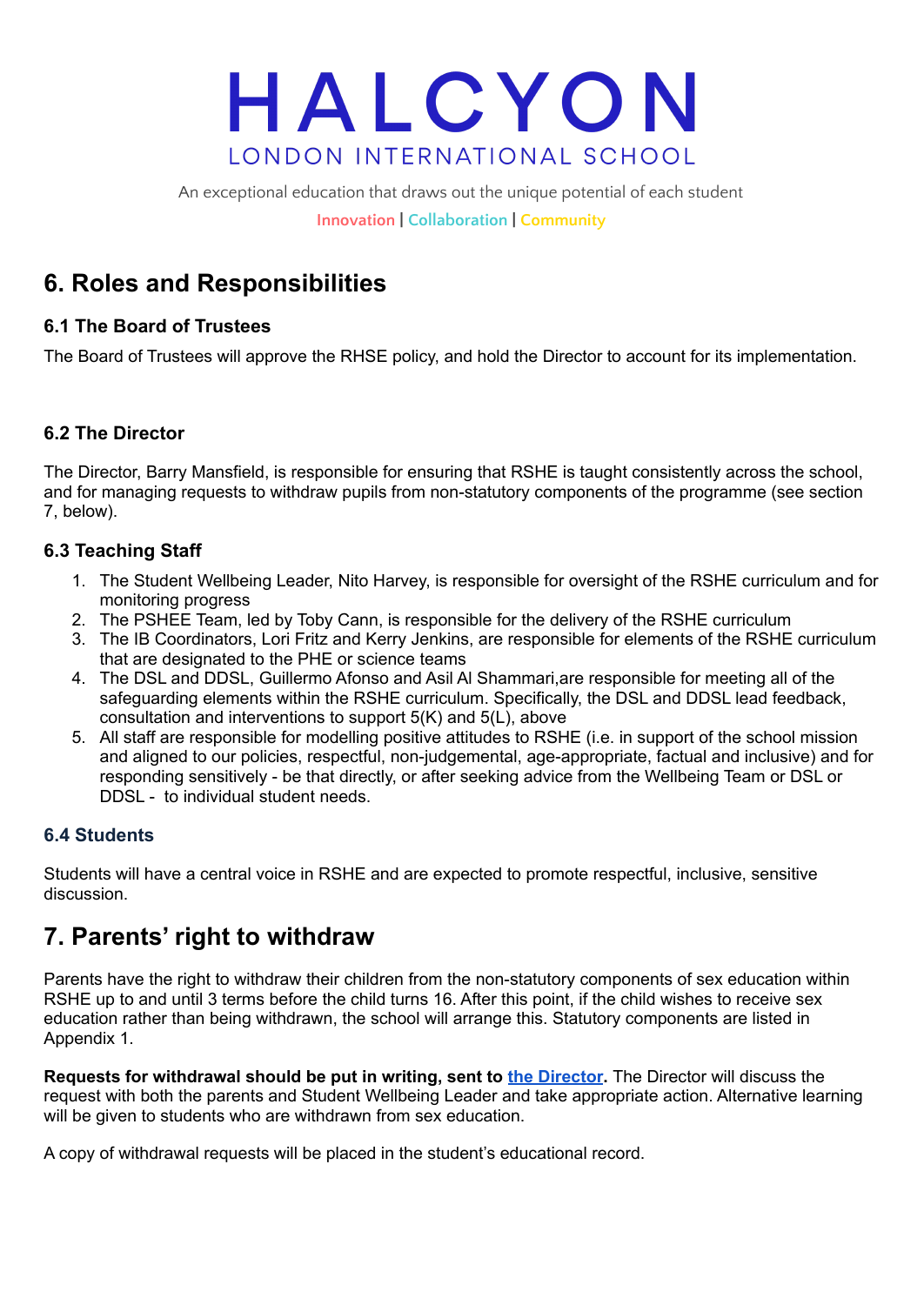

An exceptional education that draws out the unique potential of each student

**Innovation | Collaboration | Community**

## **8. Training**

Training is provided for staff assigned to RSHE learning and teaching. RSHE training is included in our continuing professional development programme. With the approval of the Director, The Student Wellbeing Leader will also invite visitors from outside the school, such as school nurses or sexual health professionals, to provide support and training to staff teaching RSHE.

### **10. Monitoring arrangements**

The delivery of RSHE is monitored by the Student Wellbeing Leader, who is also a part of the PSHEE teaching team. This is carried out through the collaborative process of curriculum development and implementation; liaison with the Wellbeing Team; feedback from students, staff and parents; learning walks; and reporting to the School Leadership Team.

Students' development in RSHE is monitored by class teachers as part of our internal assessment systems.

This policy will be reviewed annually by the School Leadership Team. At every review, the policy will be approved by the Board of Trustees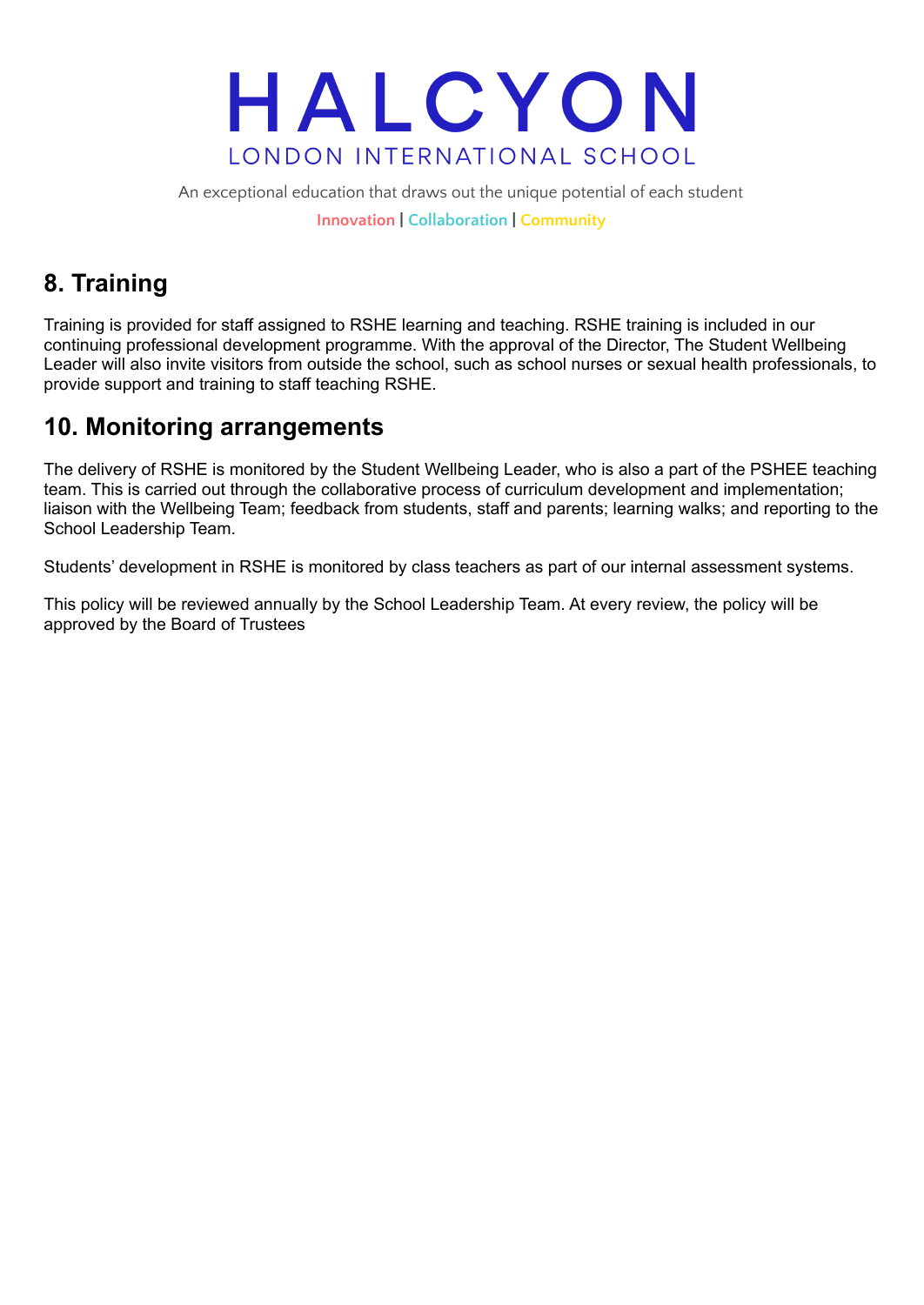An exceptional education that draws out the unique potential of each student **Innovation | Collaboration | Community**

## **Appendix 1: Statutory Guidance**

At secondary school, pupils should know:

#### **Families**

- that there are different types of committed, stable relationships.
- how these relationships might contribute to human happiness and their importance for bringing up children.
- what marriage is, including their legal status e.g. that marriage carries legal rights and protections not available to couples who are cohabiting or who have married, for example, in an unregistered religious ceremony.
- why marriage is an important relationship choice for many couples and why it must be freely entered into.
- the characteristics and legal status of other types of long-term relationships.
- the roles and responsibilities of parents with respect to raising of children, including the characteristics of successful parenting.
- how to: determine whether other children, adults or sources of information are trustworthy: judge when a family, friend, intimate or other relationship is unsafe (and to recognise this in others' relationships); and, how to seek help or advice, including reporting concerns about others, if needed.

#### **Respectful relationships, including friendships**

- the characteristics of positive and healthy friendships (in all contexts, including online) including: trust, respect, honesty, kindness, generosity, boundaries, privacy, consent and the management of conflict, reconciliation and ending relationships. This includes different (non-sexual) types of relationship.
- practical steps they can take in a range of different contexts to improve or support respectful relationships.
- how stereotypes, in particular stereotypes based on sex, gender, race, religion, sexual orientation or disability, can cause damage (e.g. how they might normalise non-consensual behaviour or encourage prejudice).
- that in school and in wider society they can expect to be treated with respect by others, and that in turn they should show due respect to others, including people in positions of authority and due tolerance of other people's beliefs.
- about different types of bullying (including cyberbullying), the impact of bullying, responsibilities of bystanders to report bullying and how and where to get help.
- that some types of behaviour within relationships are criminal, including violent behaviour and coercive control.
- what constitutes sexual harassment and sexual violence and why these are always unacceptable.
- the legal rights and responsibilities regarding equality (particularly with reference to the protected characteristics as defined in the Equality Act 2010) and that everyone is unique and equal.

#### **Online and media**

● their rights, responsibilities and opportunities online, including that the same expectations of behaviour apply in all contexts, including online.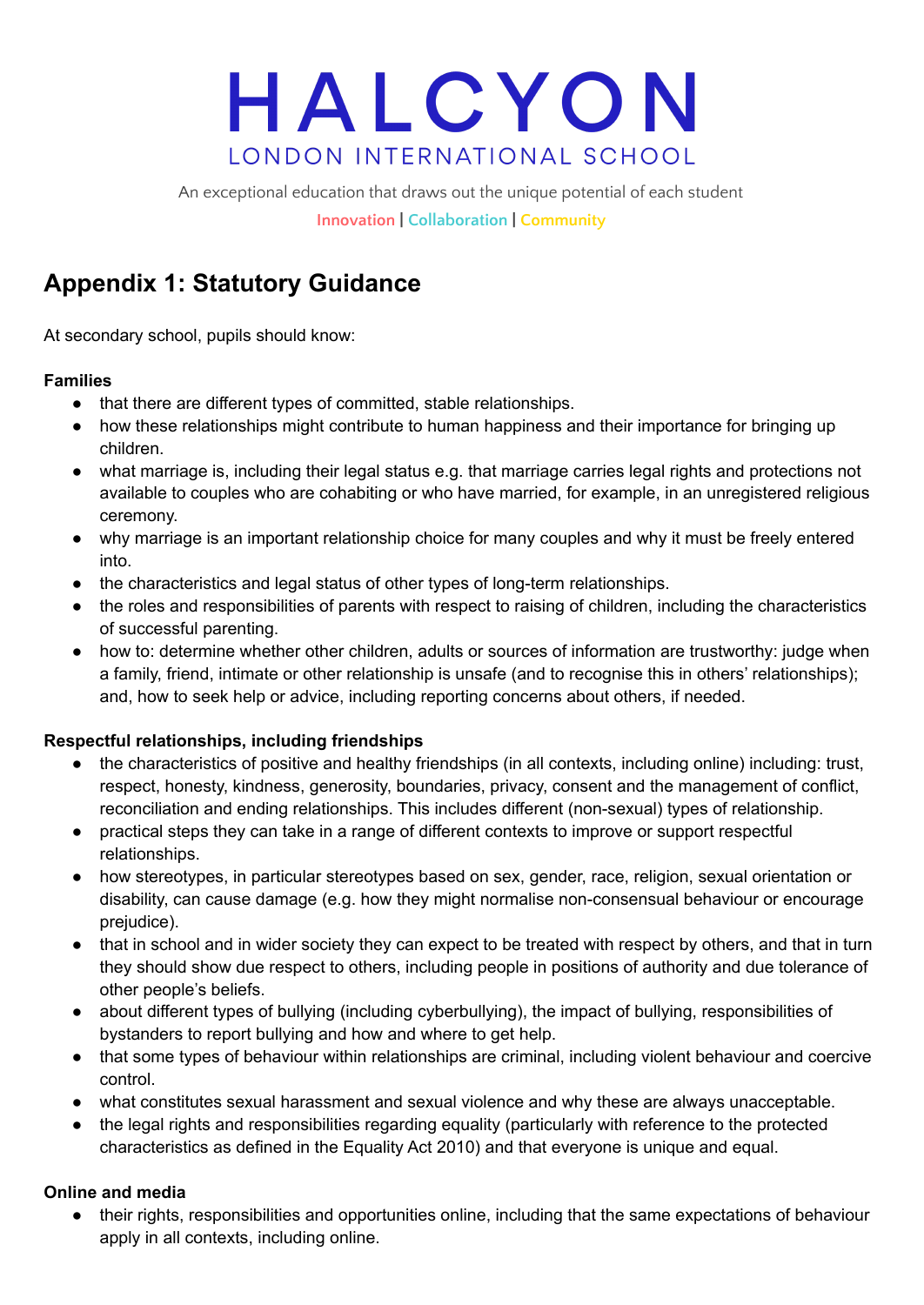An exceptional education that draws out the unique potential of each student

**Innovation | Collaboration | Community**

- about online risks, including that any material someone provides to another has the potential to be shared online and the difficulty of removing potentially compromising material placed online.
- not to provide material to others that they would not want shared further and not to share personal material which is sent to them.
- what to do and where to get support to report material or manage issues online.
- the impact of viewing harmful content.
- that specifically sexually explicit material e.g. pornography presents a distorted picture of sexual behaviours, can damage the way people see themselves in relation to others and negatively affect how they behave towards sexual partners.
- that sharing and viewing indecent images of children (including those created by children) is a criminal offence which carries severe penalties including jail.
- how information and data is generated, collected, shared and used online.

#### **Being safe**

- the concepts of, and laws relating to, sexual consent, sexual exploitation, abuse, grooming, coercion, harassment, rape, domestic abuse, forced marriage, honour-based violence and FGM, and how these can affect current and future relationships.
- how people can actively communicate and recognise consent from others, including sexual consent, and how and when consent can be withdrawn (in all contexts, including online).

#### **Intimate and sexual relationships, including sexual health**

- how to recognise the characteristics and positive aspects of healthy one-to-one intimate relationships, which include mutual respect, consent, loyalty, trust, shared interests and outlook, sex and friendship.
- that all aspects of health can be affected by choices they make in sex and relationships, positively or negatively, e.g. physical, emotional, mental, sexual and reproductive health and wellbeing.
- the facts about reproductive health, including fertility, and the potential impact of lifestyle on fertility for men and women and menopause.
- that there are a range of strategies for identifying and managing sexual pressure, including understanding peer pressure, resisting pressure and not pressuring others.
- that they have a choice to delay sex or to enjoy intimacy without sex.
- the facts about the full range of contraceptive choices, efficacy and options available.
- the facts around pregnancy including miscarriage.
- that there are choices in relation to pregnancy (with medically and legally accurate, impartial information on all options, including keeping the baby, adoption, abortion and where to get further help).
- how the different sexually transmitted infections (STIs), including HIV/AIDs, are transmitted, how risk can be reduced through safer sex (including through condom use) and the importance of and facts about testing.
- about the prevalence of some STIs, the impact they can have on those who contract them and key facts about treatment.
- how the use of alcohol and drugs can lead to risky sexual behaviour.
- how to get further advice, including how and where to access confidential sexual and reproductive health advice and treatment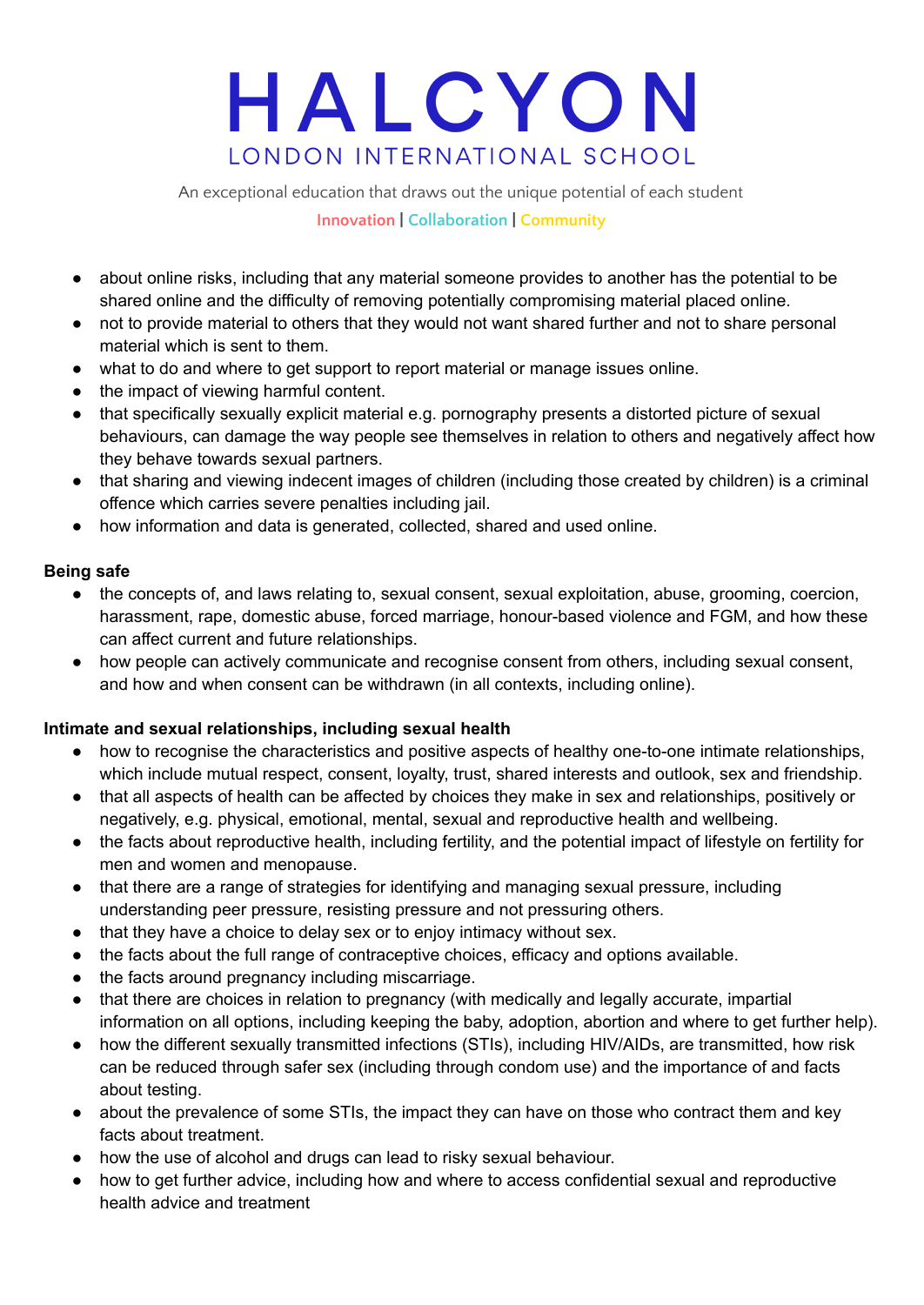An exceptional education that draws out the unique potential of each student

**Innovation | Collaboration | Community**

#### **Mental Wellbeing**

- how to talk about their emotions accurately and sensitively, using appropriate vocabulary.
- that happiness is linked to being connected to others.
- how to recognise the early signs of mental wellbeing concerns.
- common types of mental ill health (e.g. anxiety and depression).
- how to critically evaluate when something they do or are involved in has a positive or negative effect on their own or others' mental health.
- the benefits and importance of physical exercise, time outdoors, community participation and voluntary and service-based activities on mental wellbeing and happiness.

#### **Internet safety and harms**

- the similarities and differences between the online world and the physical world, including: the impact of unhealthy or obsessive comparison with others online (including through setting unrealistic expectations for body image), how people may curate a specific image of their life online, over-reliance on online relationships including social media, the risks related to online gambling including the accumulation of debt, how advertising and information is targeted at them and how to be a discerning consumer of information online.
- how to identify harmful behaviours online (including bullying, abuse or harassment) and how to report, or find support, if they have been affected by those behaviours.

#### **Physical health and fitness**

- the positive associations between physical activity and promotion of mental wellbeing, including as an approach to combat stress.
- the characteristics and evidence of what constitutes a healthy lifestyle, maintaining a healthy weight, including the links between an inactive lifestyle and ill health, including cancer and cardiovascular ill-health.
- about the science relating to blood, organ and stem cell donation.

#### **Healthy eating**

● how to maintain healthy eating and the links between a poor diet and health risks, including tooth decay and cancer.

#### **Drugs, alcohol and tobacco**

- the facts about legal and illegal drugs and their associated risks, including the link between drug use, and the associated risks, including the link to serious mental health conditions.
- the law relating to the supply and possession of illegal substances.
- the physical and psychological risks associated with alcohol consumption and what constitutes low risk alcohol consumption in adulthood.
- the physical and psychological consequences of addiction, including alcohol dependency.
- awareness of the dangers of drugs which are prescribed but still present serious health risks.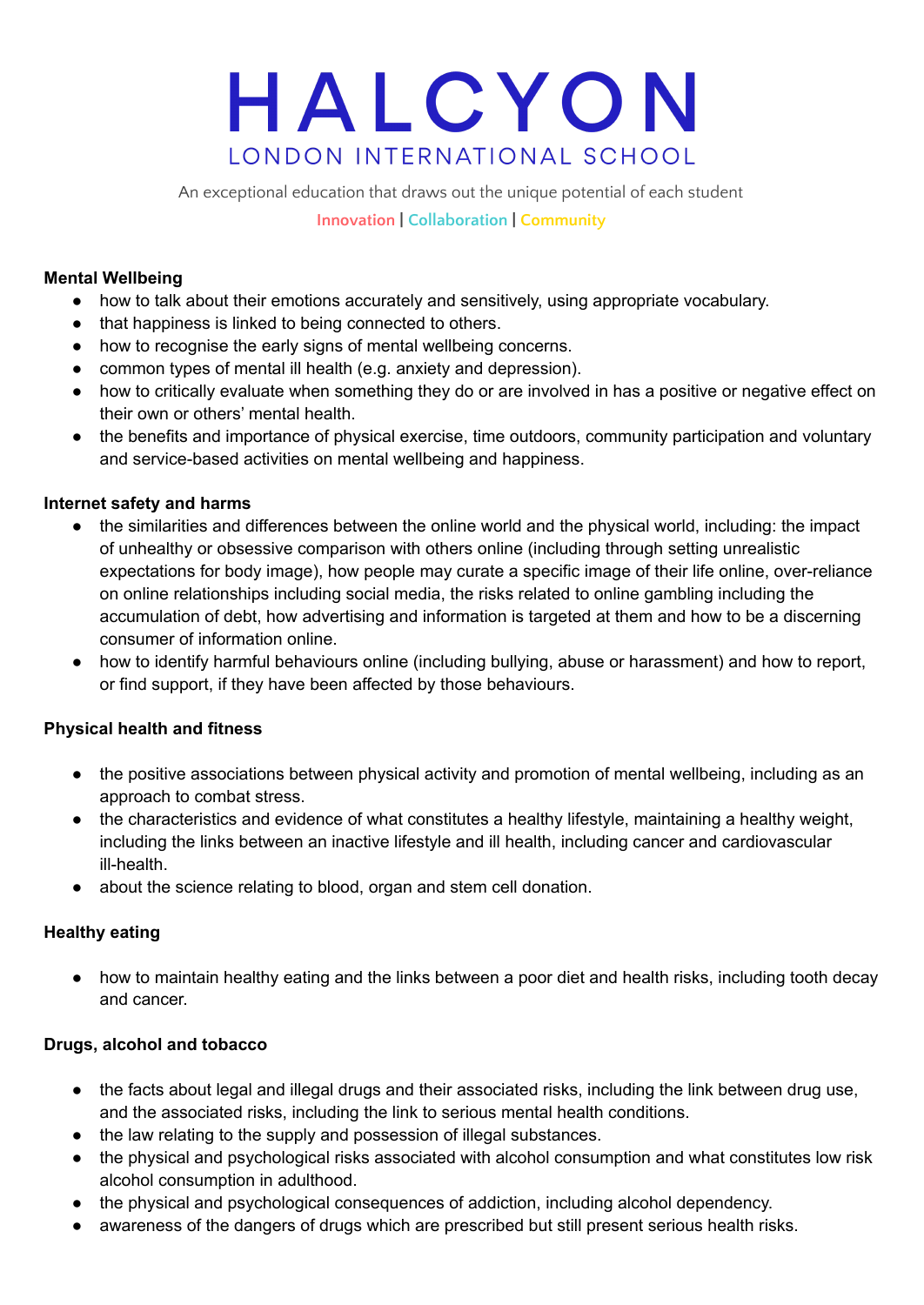An exceptional education that draws out the unique potential of each student

**Innovation | Collaboration | Community**

● the facts about the harms from smoking tobacco (particularly the link to lung cancer), the benefits of quitting and how to access support to do so.

#### **Health and prevention**

- about personal hygiene, germs including bacteria, viruses, how they are spread, treatment and prevention of infection, and about antibiotics.
- about dental health and the benefits of good oral hygiene and dental flossing, including healthy eating and regular check-ups at the dentist.
- (late secondary) the benefits of regular self-examination and screening.
- the facts and science relating to immunisation and vaccination.
- the importance of sufficient good quality sleep for good health and how a lack of sleep can affect weight, mood and ability to learn.

#### **Basic first aid**

- basic treatment for common injuries.
- life-saving skills, including how to administer CPR.
- the purpose of defibrillators and when one might be needed.

#### **Changing adolescent body**

- key facts about puberty, the changing adolescent body and menstrual wellbeing.
- the main changes which take place in males and females, and the implications for emotional and physical health.

*Approved by Board of Trustees 3 February 2022 Peninsula approved, January 26 2022*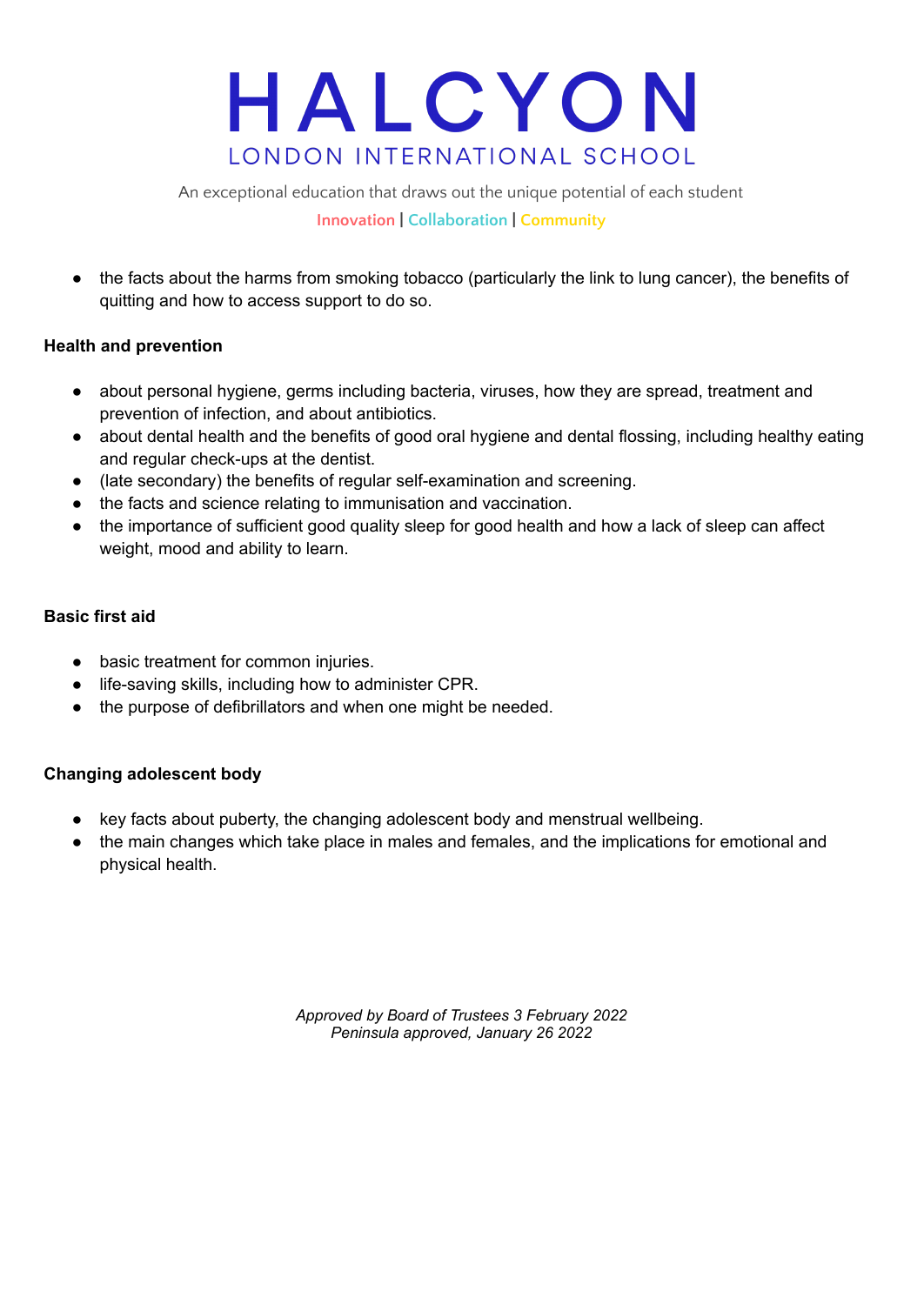

An exceptional education that draws out the unique potential of each student

**Innovation | Collaboration | Community**

### **Appendix 2: Relationships, Sex and Health Education curriculum map**

|                      | Grade 6                                                          | Grade 7                                                                   | Grade 8                      | Grade 9                                                                   | Grade 10                                                                | Grade 11                         | Grade 12                                              |
|----------------------|------------------------------------------------------------------|---------------------------------------------------------------------------|------------------------------|---------------------------------------------------------------------------|-------------------------------------------------------------------------|----------------------------------|-------------------------------------------------------|
| <b>Identities</b>    | What are the<br>various aspects<br>that make up who<br>we are?   | What is LGBTQ+?                                                           | What makes us<br>who we are? | <b>What is Emotional</b><br>Literacy? Who we<br>are and how we<br>respond | What is the<br>difference between consultation with<br>Sex and Gender?  | As decided in<br><b>Students</b> | As decided in<br>consultation with<br><b>Students</b> |
| <b>Relationships</b> | What are families<br>and friends                                 | How to respond to $ NVC $ unit<br>complex emotions,<br>trust and jealousy |                              | Being in healthy<br>relationships                                         | <b>Emotional Literacy</b>                                               | Safe relationships               |                                                       |
| <b>Consent</b>       | How do we<br>communicate<br>safely in school<br>with our devices | Online Rights and<br>Responsibilities                                     | Consent and the<br>law       | Consent and the<br>law revisited                                          | Defining sex,<br>connections<br>between consent<br>and<br>communication | Being clear about<br>consent     | <b>Consent revisited</b>                              |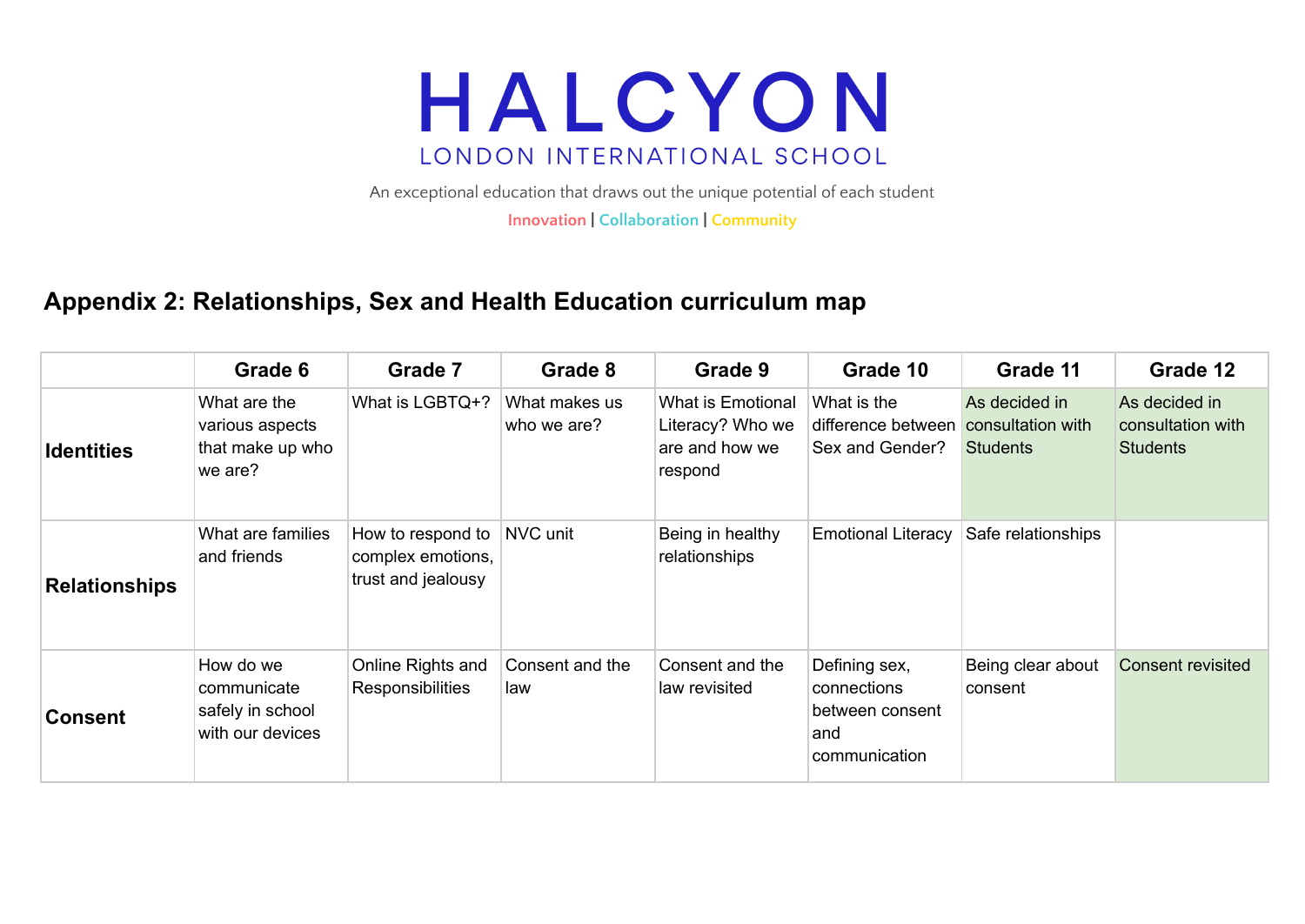An exceptional education that draws out the unique potential of each student

**Innovation | Collaboration | Community**

| <b>Sexual</b><br><b>Violence</b>                   |                                                 | Gender roles- what Myths and<br>are gendered<br>expectations, what $ $ around sexual<br>pressure can they<br>create? | misconceptions<br>violence                                           | How to get help,<br>how to<br>communicate<br>effectively and<br>safely | How to get help,<br>how to<br>communicate<br>effectively and<br>safely                                 | Understanding the<br>effects of sexual<br>violence and<br>trauma | Where to get help                     |
|----------------------------------------------------|-------------------------------------------------|----------------------------------------------------------------------------------------------------------------------|----------------------------------------------------------------------|------------------------------------------------------------------------|--------------------------------------------------------------------------------------------------------|------------------------------------------------------------------|---------------------------------------|
| <b>Bodies</b>                                      | <b>Within Science</b><br>classes of MYP         | What do we mean<br>by healthy living?,<br>within PHE<br>framework                                                    | Diversity and<br>bodies- myths and<br>misconceptions                 | exploring myths<br>about the human<br>body-taboo<br>busting            |                                                                                                        |                                                                  |                                       |
| <b>Reproductive</b><br>and Sexual<br><b>Health</b> | <b>Within Science</b><br>classes of MYP         | What is happening<br>to the body?<br>explorations<br>around physical<br>development                                  | Understanding<br>contraception                                       | Contraception<br>classes, accessing<br>services and your<br>rights     | Contraception<br><b>classes</b>                                                                        | Reproductive<br>rights, conception<br>facts,<br>Contraception    | Contraception and<br>safe sex session |
| <b>Media</b>                                       | Body image, body<br>positivity and the<br>media | Making informed<br>choices                                                                                           | Understanding<br>representation of<br>sex and gender in<br>the media |                                                                        | Exploring role of<br>Pornography,<br>presentation of<br>sexuality in the<br>media, and social<br>media |                                                                  |                                       |

Key: **Delivered outside the PSHEE curriculum** Delivered by an external provider